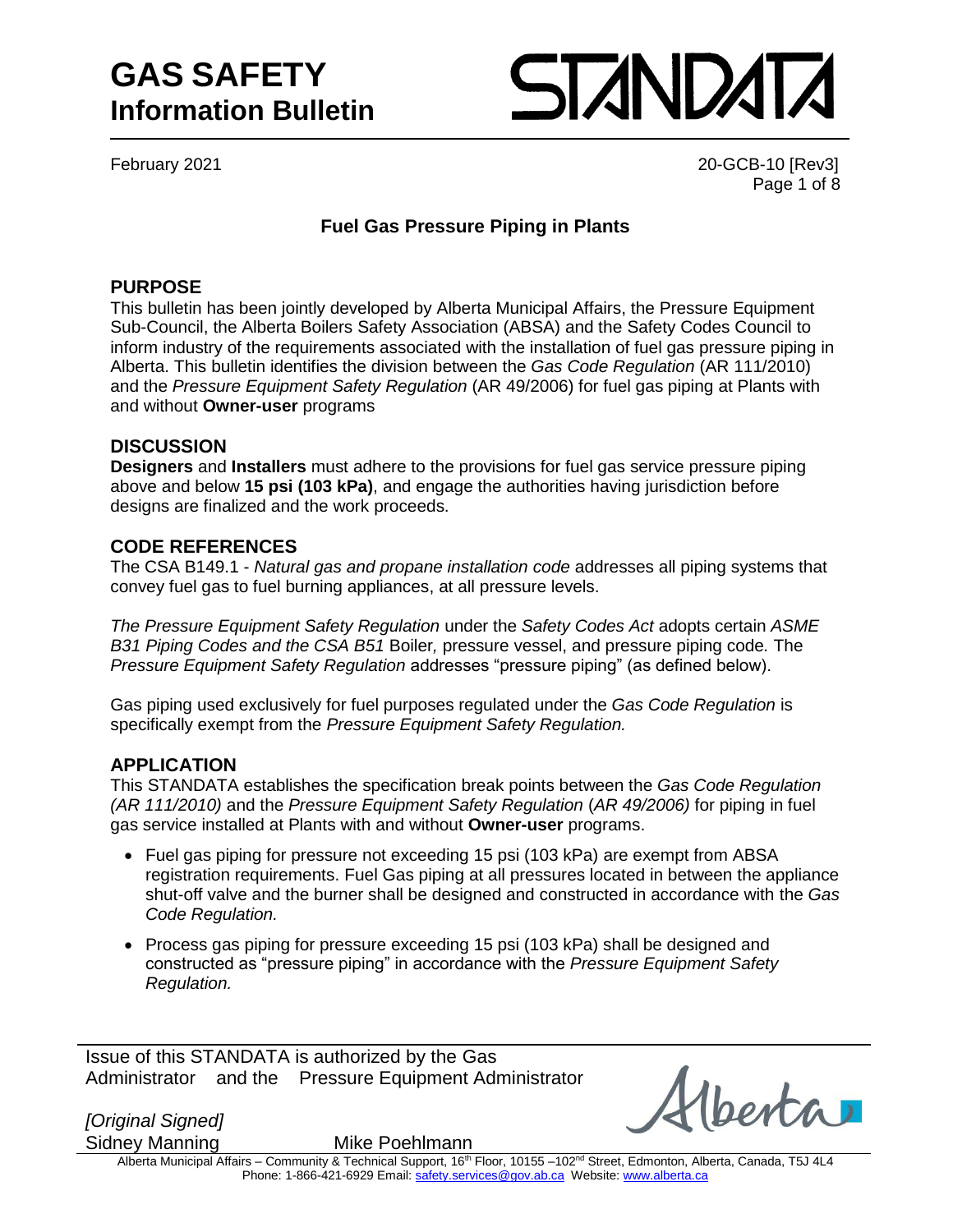Fuel gas piping for pressure exceeding 15 psi (103 kPa) located upstream of the appliance shut-off valve must be designed and constructed in accordance with the gas code regulation unless it is located at **Owner-user** facilities where this Standata identifies an option for the piping system to be designed and constructed as "pressure piping" in accordance with the *Pressure Equipment Safety Regulation.* Drawings and design information must clearly indicate the code of design and construction, and indicate where any code changeover occurs.

The *Pressure Equipment Safety Regulation* does not apply to:

- (a) a pressure piping system operating at and with relief valves set at 103 kPa (15 psig) or less;
- (b) piping systems used to convey gas exclusively for fuel purposes and that is subject to the Gas Code Regulation.

Administration of the *Pressure Equipment Safety Regulation* has been delegated to ABSA. In the *Pressure Equipment Safety Regulation*, the following definitions apply to the design and construction of a pressure piping system:

**"Pressure Piping System"** means pipe, tubes, conduits, fittings, gaskets, bolting and other components that make up a system for the conveyance of an expansible fluid under pressure and may also control the flow of that fluid.

#### **"Expansible Fluid"** means

- (i) a vapour or gaseous fluid, or
- (ii) a liquid under pressure and at a temperature at which the liquid changes to a gas or vapour when the pressure is reduced to atmospheric pressure or when the temperature is increased to ambient temperature.

#### In this document the term

*"Owner-user"* means an owner of pressure equipment that has provided an Integrity Management System in accordance with the *Pressure Equipment Safety Regulation* and has been issued a quality management system Certificate of Authorization Permit under PESR section 11(3).

"*Fuel Gas"* means any of the following gases or mixtures of gases utilized within the scope of the CSA B149.1 - *Natural gas and propane installation code* and may include natural gas, manufactured gas, or mixtures of propane gas and air, propane, propylene, butanes (normal butane or isobutane), and butylene. And includes manufactured gas such as hydrogen, raw gas, well head gas, process generated gas and may include sweet, sour or wet applications.

*"Gas Piping"* means pipe, tubes, conduits, fittings, gaskets, bolting and other components that make up a system for the conveyance of fuel gas under any pressure, may also control the flow of the fuel gas and shall be designed and constructed in compliance with the *Gas Code Regulation*.

The *Gas Code Regulation* adopted the CSA B149.1 - *Natural gas and propane installation code*. This code applies to the installation of piping and tubing systems, appliances, equipment, components, venting and accessories where **gas** is to be used for **fuel purposes**, but does not cover piping or tubing where the gas is used as feedstock or process gas.

Page 2 of 8 Installations of fuel gas using manufactured gas (as defined above) shall meet the intent of the *Gas Code Regulation* by utilizing appliances that are certified or approved as indicated under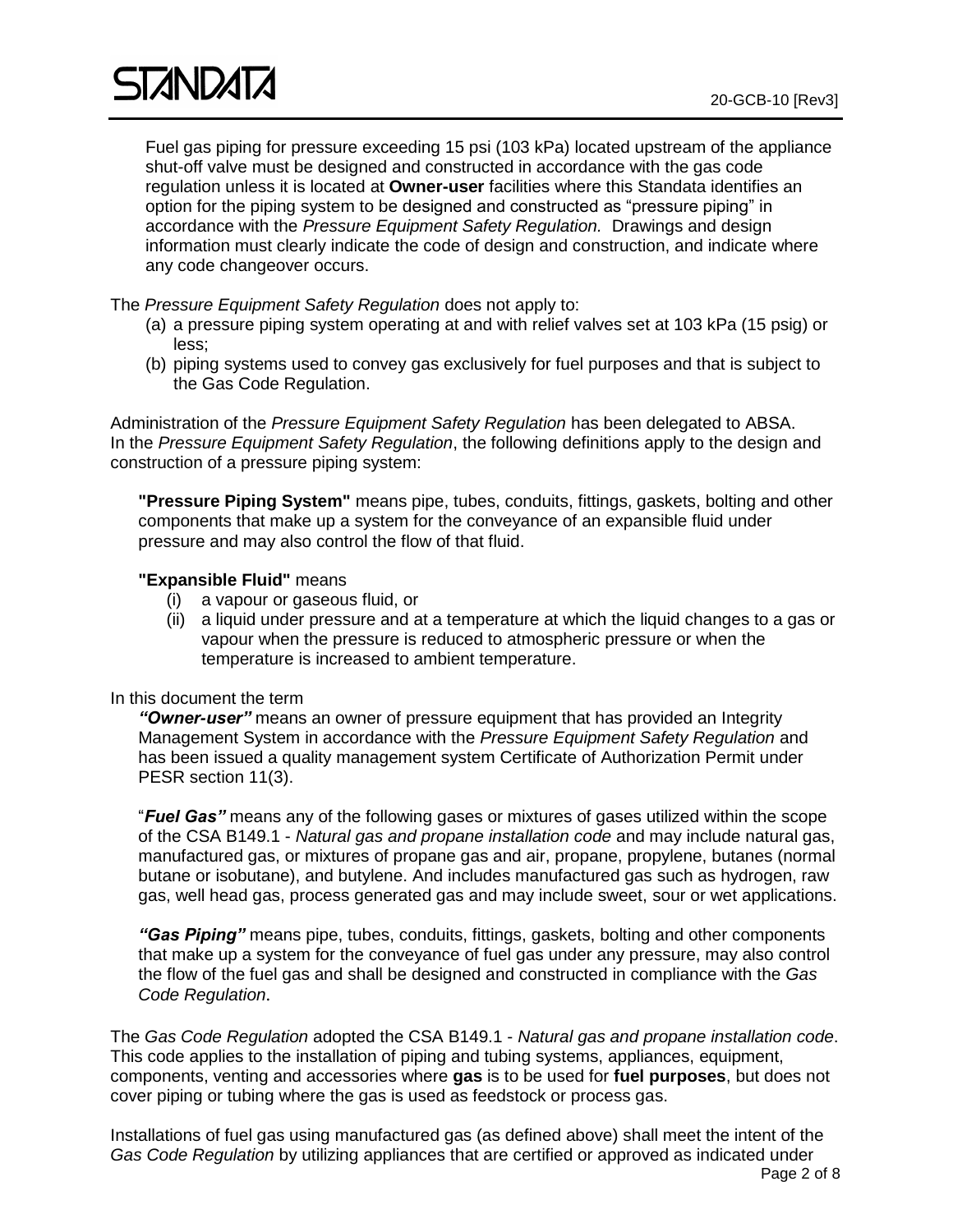the options within the *Gas Code Regulation*. Hydrogen gas as a fuel is currently addressed as manufactured gas and within the scope of the CSA B149.1 - *Natural gas and propane installation code,* and a permitted installation would address the installation of the piping. Such installations may be considered for compliance under complex project provisions requiring the engineer of record to integrate the CAN/BNQ 1784-000 *Canadian hydrogen installation code* into the design package.

#### **Permitting requirements under both Gas & Pressure Equipment Disciplines**

The *Permit Regulation AR 204/2007*, under the *Safety Codes Act*, indicates that a permit, for a gas installation that is under the gas discipline, is required:

"12(1) A permit in the gas discipline is required to install, alter or add to a gas system."

Work performed on piping under the jurisdiction of the *Gas Code Regulation (AR 111/2010)* must be done by certified gas fitters.

All fuel gas piping must be permitted and meet the requirements of the *Gas Code Regulation*, **excep**t for the portion of the piping that is approved as part of the "pressure piping" at an Owneruser facility.

Work performed under the jurisdiction of the *Pressure Equipment Safety Regulation* shall follow the requirements outlined therein and in accordance with ABSA document AB-518.

#### **Gas piping systems at owner-user plant sites.**

- 1. Fuel gas piping systems installed at owner-user facilities having a design pressure in excess of 15 psi (103 kPa) designed as pressure piping is subject to the *Pressure Equipment Safety Regulation* and shall be included in the design registration of the pressure piping system for the facility. Gas piping used exclusively for fuel purposes regulated under the *Gas Code Regulation* is specifically exempt from the *Pressure Equipment Safety Regulation*, shall **not** be included in the design registration of the pressure piping system for the facility.
- 2. Fuel gas piping for pressure of 15 psi (103 kPa) or less, and fuel gas piping at all pressures located in between the appliance shut-off valve and the burner must be designed and constructed in accordance with the *Gas Code Regulation*.
- 3. The construction, modification, repair or alteration of a fuel gas piping system designated as pressure piping referenced in point 1 above shall be performed by the holder of a quality management system certificate of authorization permit and in full compliance with the *Pressure Equipment Safety Regulation*.
- 4. The construction inspection of the fuel gas piping (pressure piping) upstream of the appliance isolation valve and/or the pressure regulator (where the pressure is reduced to 103 kPa or less) or other designated design code changeover shall be carried out by an owner's inspector in accordance with the code of construction and documented on an ABSA form AB-83 *Piping Construction and Test Data Report.*
- 5. Fuel gas piping systems installed at owner-user facilities having a design pressure of 15 psi (103 kPa) or less and fuel gas piping exceeding 15psi (103kPa) designated by the designer as "gas piping" shall be designed as "gas piping" and is subject to the *Gas Code Regulation*.
- 6. The installation inspection of the gas piping system, appliance isolation valve and/or pressure regulator will be carried out by a gas safety codes officer under the *Gas Code Regulation*. The required gas permit will also cover the installation of the gas-fired appliance and the final piping where gas is used for fuel purposes.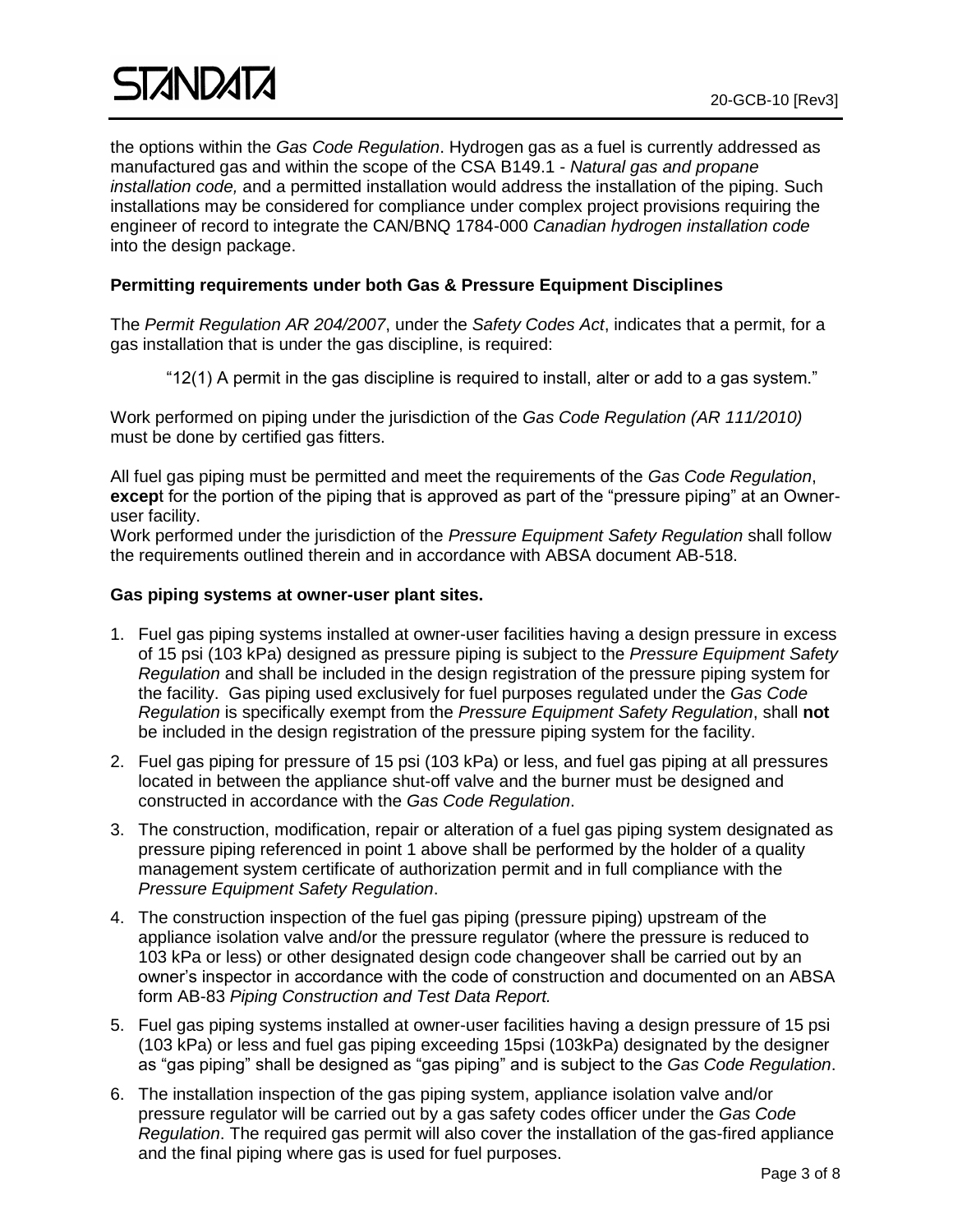

Installation inspection carried out under *Gas Code Regulation (AR 111/2010)* shall include:

- Verification from the owner or contractor that the upstream pressure piping system has been registered with ABSA;
- Verification the AB-83 form has been completed and signed off by the owner's inspector.
- Installer qualifications (gasfitter) respecting the type of installation permitted;
- Piping and tubing systems (verifying size, schedule, capacity, supports, etc.);
- Pressure regulators and line relief devices (verifying working pressures, capacities, venting to a safe location outdoors);
- Appliances (verifying certification, approvals for Alberta, clearances, protection, venting systems and air supply);
- For underground piping and tubing (verifying burial depth, routings away from buildings, sleeves on riser passing through concrete/pavement, use of swing joint on entry to buildings, etc.)
- Odorization as required in CSA Z662 *Oil and gas pipeline systems* (when gas is utilized for fuel purposes); and
- Other inspection items associated with CSA B149 Codes and referenced standards.

#### **Fuel gas piping systems at all other plant sites not managed by an Owner-user.**

- 1. Fuel gas piping systems installed at all design pressures shall be deemed "gas piping" and subject to the *Gas Code Regulation*.
- *2.* The construction, modification, repair or alteration of a fuel gas piping system reference in point 1 above shall be performed by a holder of an appropriate trade certificate of competency and in full compliance with the trade regulations under *Alberta Advanced Education / Apprenticeship and Industry Training (AIT).*
- 3. The installation inspection of the piping system including appliances, isolation valve and/or pressure regulator, and piping from the isolation valve and/or regulator to the burner will be carried out by a gas safety codes officer under the *Gas Code Regulation*. The required gas permit will cover the installation of the gas-fired appliance and the final piping where gas is used for fuel purposes.

Installation inspection carried out under *Gas Code Regulation (AR 111/2010)* and shall include:

- Verification from the owner or contractor that the pressure piping system (if applicable) has been registered with ABSA;
- Installer qualifications (gasfitter) respecting the type of installation permitted;
- Piping and tubing systems (size, schedule, capacity, supports, etc.);
- Pressure regulators and line relief devices (working pressures, capacities, venting to a safe location outdoors);
- Appliances (certification, approvals for Alberta, clearances, protection, venting systems and air supply);
- For underground piping and tubing (burial depth, not permitted under building, sleeves on riser passing through concrete/pavement, swing joint on entry to buildings, etc.)
- Odorization or equivalent (when process gas is utilized for fuel purposes); and
- Other inspection items associated with CSA B149 Codes and referenced standards

A natural gas service and meter upstream of a gas distribution system on a plant site shall be in accordance with the *Pipeline Act,* or the *Oil and Gas Conservation Act* as appropriate including regulations and referenced codes/standards.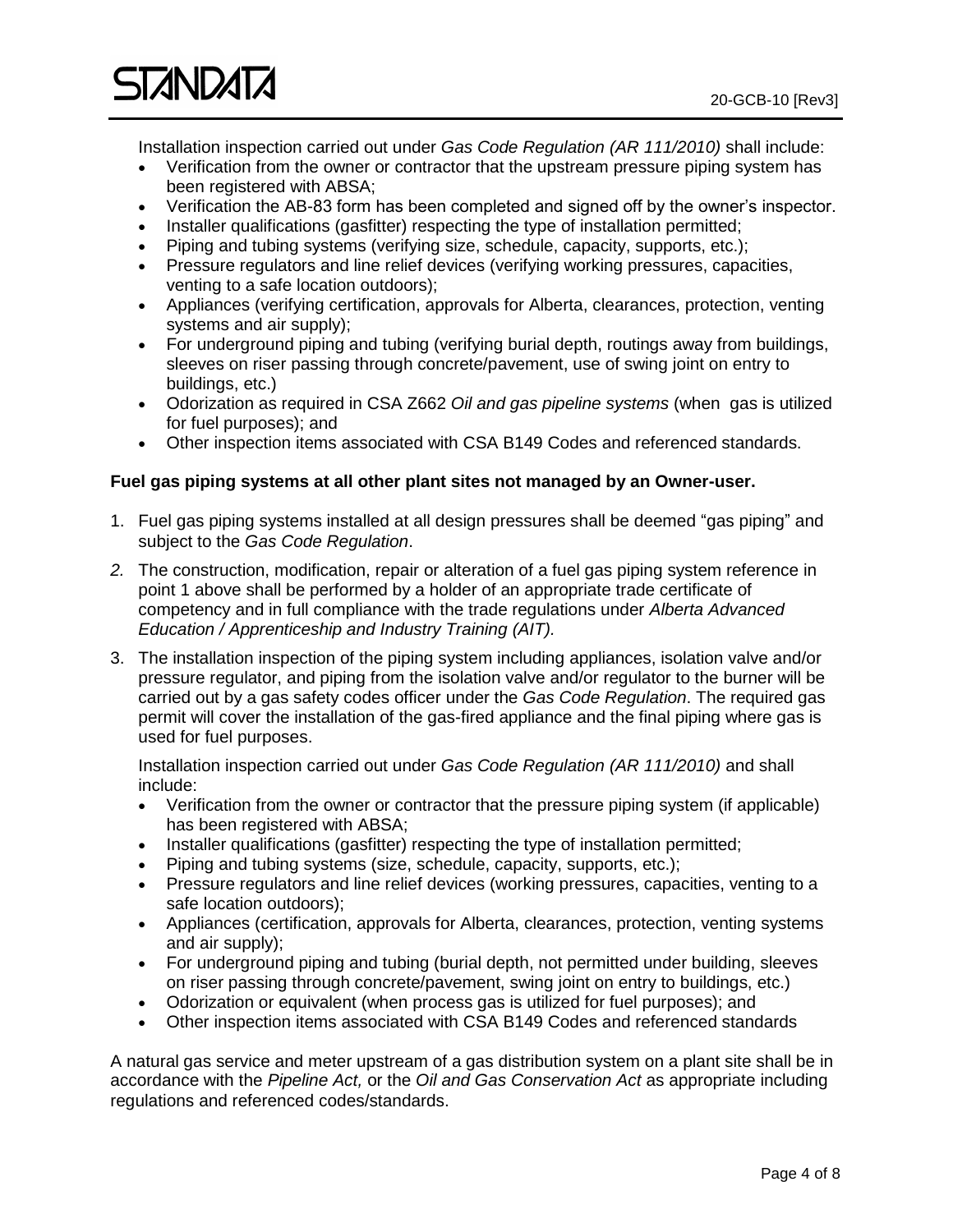Anyone concerned about the status of a fuel gas piping system or a pressure piping system could contact Alberta Municipal Affairs - Community & Technical Support, visit the Web site <https://www.alberta.ca/gas-codes-and-standards.aspx>, contact the local ABSA office, or visit ABSA Web site [http://www.absa.ca](http://www.absa.ca/) for further information.

#### **INTERPRETATION**

All fuel gas piping systems shall be permitted and shall meet the requirements of the *Gas Code Regulation*, except for the portion of the piping that is approved as part of the pressure piping at an Owner-user facility.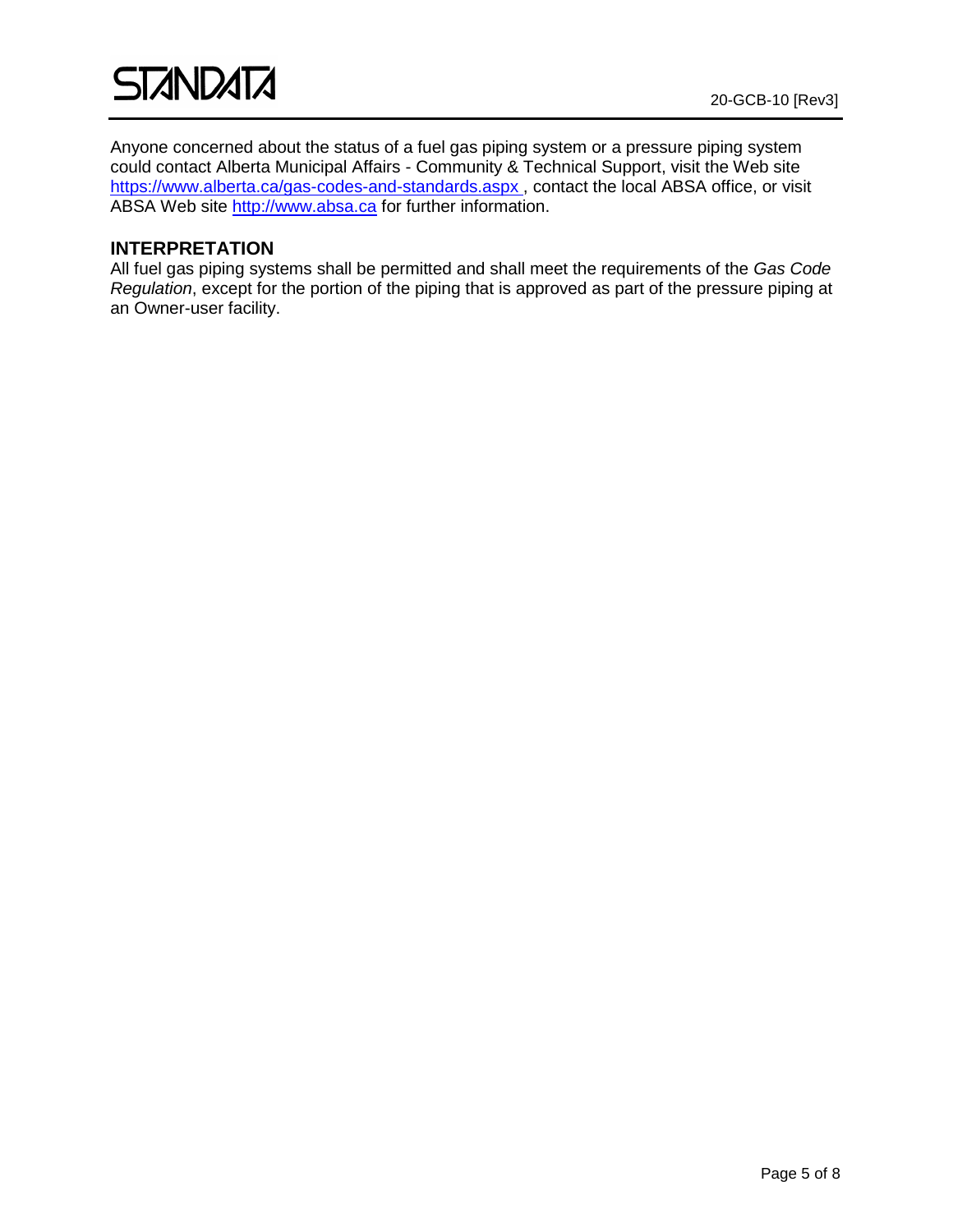## **STANDATA**



#### **Process Building**



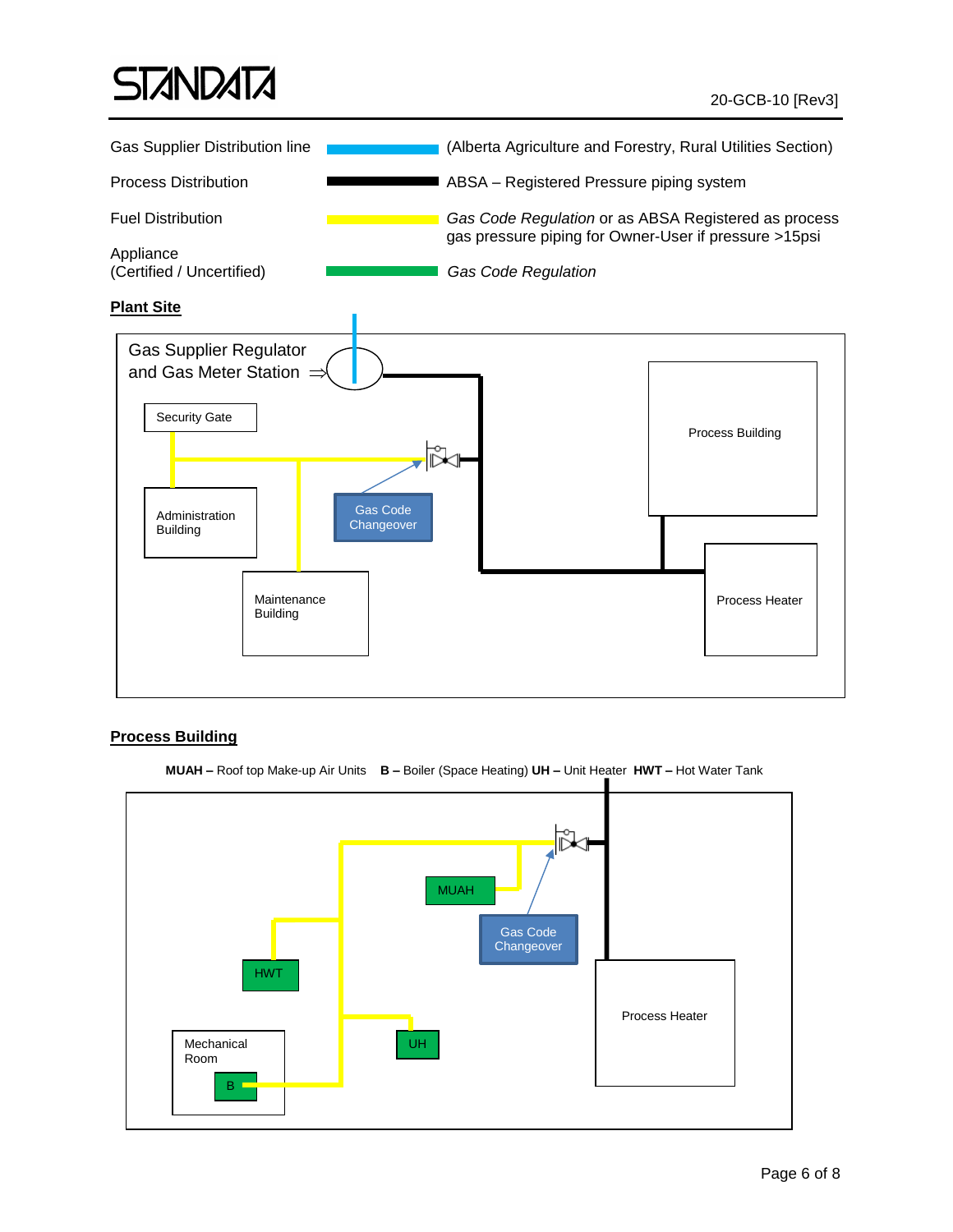

#### **Process Equipment**



#### **Process Equipment Owner-User Over 15 PSI**